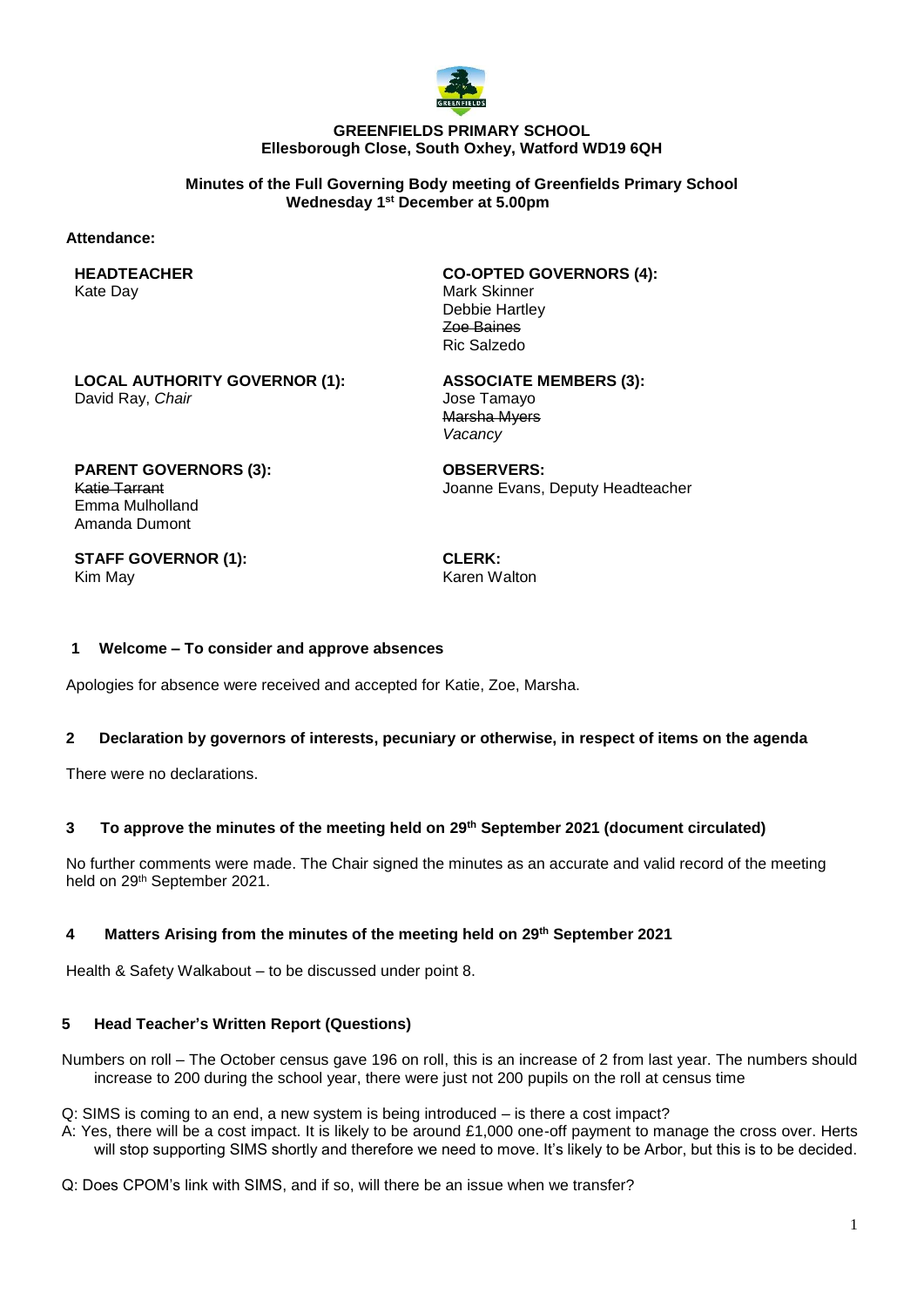- A: CPOMS & SIMS only link at the pupil level. There will not be an issue when we transfer. The potential new system is Arbor. Arbor does have a CPOMS element but no other school we know of has stopped using CPOMS. Both systems run parallel. Arbor also has the facility to send text messages which will save money on a separate texting system. There will be savings in other areas to allow us to keep both CPOMS and Arbor. All systems will be able to talk to each other.
- Q: What is the "continuous provision" in Year 1?
- A: Year 1 are currently taught in an early years' style, rather than with specific topic lessons. Challenges are set over the week for them to achieve. We decided to do this because of the disrupted learning during covid.
- Q: School Grid This assumes that all parents have access to the app?
- A: Yes, a couple of parents do struggle and the TA's are supporting them. It's making the lunchtime ordering much quicker. Some classes are opening the app as part of the soft start activity each morning and pupils choose their own lunches. Currently, the only issue is if parents have ordered a meal and the pupil is then not in –the office cross-check the selections with the class registers. Parents are being encouraged to cancel the meals as they are still charged, and meals are wasted. Debt letters are now coming from an independent company to help with the process and ensure regular payments.
- Q: Phonics Year 2 are doing well, how are the current Year 1 looking?
- A; There are 3 groups, some of them will start phase 5 in January. Now that Year 2 are on track, the TA will have more time to focus on Year 1 in January.
- Q: Alison Wilkins, Key Stage 2 interventions– How is the space sharing going?
- A: It's not ideal and sometimes it's a struggle due to the noise level. Often, it's just before lunch time when the children are becoming restless. Afternoons are better. Space is fine whilst the class numbers are small but it's not a longterm solution, especially for next year's large class numbers in Y5.
- Q: Is the Nurture building available?
- A: They could use the office side of the Nurture building for an hour before lunch.

Q: If the paving is put all the way around so there is access to both areas from outside would that be helpful? A: The classroom area within the building is not very large so it would depend on numbers.

## **ACTION: Paving to be extended around nurture to the double doors (CHAIR)**

- Q: Year 4 'are not socially minded' what does this mean?
- A: Year 4 struggle on a social level to play with each other, some will choose to play in other areas separate from the rest.
- Q: Safeguarding Update How did the referral come from the GP and how does this work?
- A: The issue was outside of school time, so the parents took the child the Doctor who contacted the MASH team. The MASH team then contacted us.
- Q: Finance Conscious of the tight budget, how is it going?
- A: We are being careful, and we are able to share resources around the staff rather than keep items for specific areas only. Some items that are requested are being added to next year's budget.
- The governors thanked the Head for managing the budget so well. Finances have been adjusted due to staff leaving and not being replaced and the savings have been allocated wisely.
- Q: Will we get any more SEND money?
- A; Yes, especially if the current complaint is processed. We have factored finances on the negative side so there should be some flexibility as money which was not confirmed when the budget was set finally arrives. Moving forward the Head will look to working in a hybrid way with Janet.

## **6 Update on Finance**

Covered in the Head's report.

## **7 Update on Premises (Head / Chair)**

Covered in the Head's report.

The biggest change has been that the tree surgery that has taken place.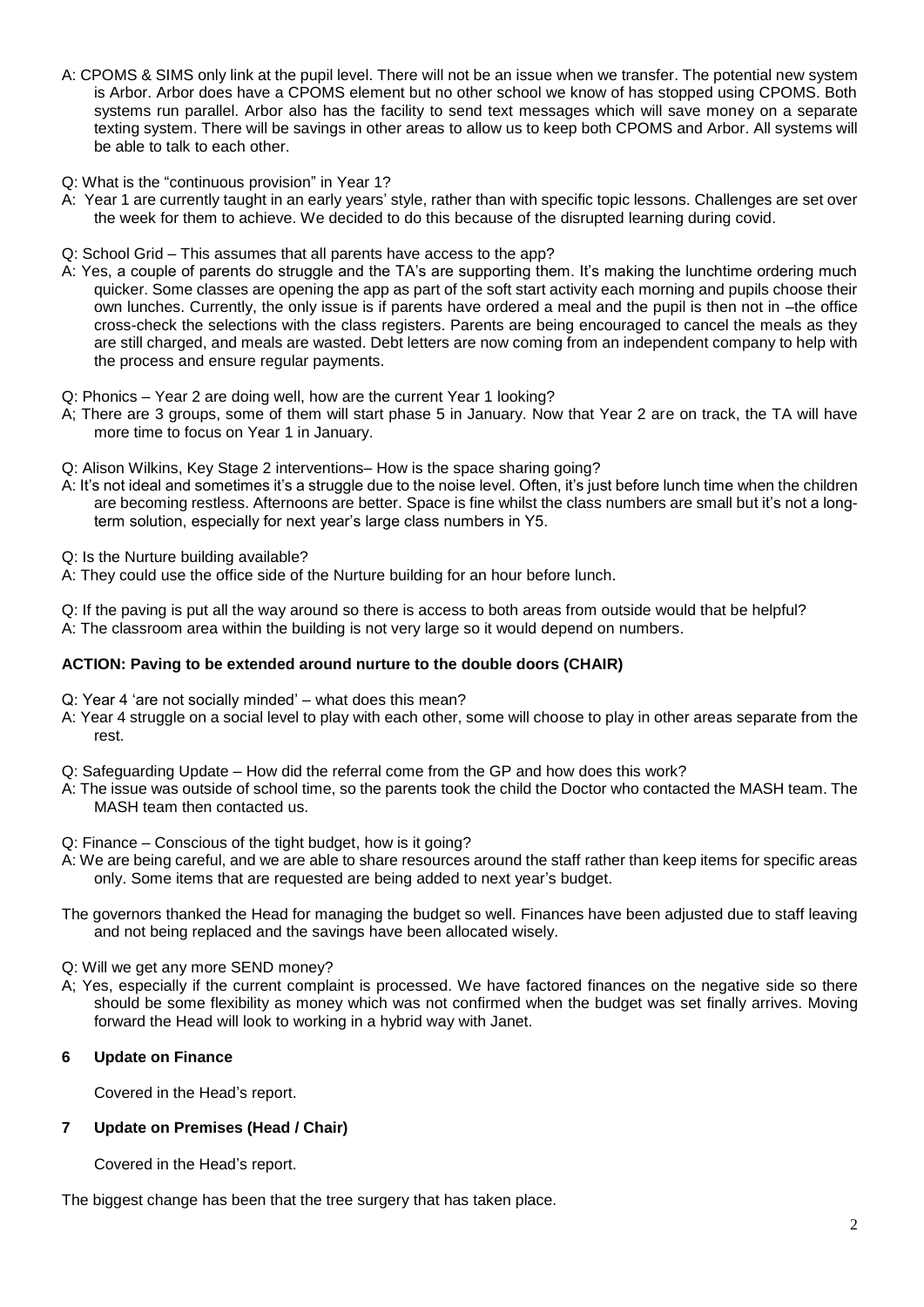Lettings have been reasonably productive over the past term. Family parties are particularly popular. The Dance Group are also using the premises a lot in preparation for a show.

# **8 Safeguarding / Health & Safety (Chair)**

- The Covid situation is a continual concern. Pupils and staff are both significantly affected. The situation has been difficult to manage since the bubble groups were disbanded.
- Q: Is there is a level where you would have to close the school?
- A: No, we are not allowed to close the school. This year has been far more stressful and difficult to manage because we can't shut groups / bubbles. Covid is spreading easily. We have some parents who are refusing to send their children to school. Parents are encouraged to keep Lateral Flow Testing and get a PCR test before they come back from illness, but they are often reluctant to do so.
- Q: Do you think that there might be a different strategy introduced in the New Year by the government?
- A: Some authorities are moving back to a more robust way of dealing with it. Hertfordshire have moved back to the rule that a positive case in the household means that all children in the family move to online learning. The difficulty is that there are no classic symptoms, different ages are reacting differently. The Head is asking all parents to get children PCR tested before sending children back to school after illness. Group activities have been restricted and moved online or to smaller groups where possible.
- Parental behaviour Earlier in the term the Head sent a letter to all parents reminding them how to behave outside the school premises. The Head has also spoken to some of the parents directly. There have been no further complaints and it seems to have been a minor issue.
- Health & Safety Walkabout An external walkabout has taken place and the tree surgery has been made, following the recommendations of the tree survey. An internal walkabout needs to be arranged although the majority of concerns have been addressed as part of the recently completed building works. The walkabout will be arranged for January.

### **ACTION: Internal Health & Safety Walkabout to be arranged in January 2022 (CHAIR)**

### **9 SEND Update**

Presentation by Joanne Evans. (Presentation given after point 4.)

Covid has impacted the children, so there is more pressure on the department than usual.

- All SEND data for Greenfields is above the national average.
- Q: Would EAL Children fall into the SEND category?
- A: No, they are separate group. Their behaviour may present as a SEND need, but it's part of the adjustment into a new environment.
- Q: Do any of our SEND children fit into the EAL category?
- A: Not at the moment.
- Q: Can children fall out of being SEND?

A: Yes, some children just need a small amount of pre-teaching. Some children's EHC requirements change over time – e.g. it can move from a behaviour to an educational need

From the pupil survey, 92% of pupils feel that their teacher helps them understand what is next – this is a big achievement. The Chair complimented the school on this achievement.

The parent surveys were generally very positive as well. A couple of parents with specific concerns have met with the Head and Chair and the issues have been resolved.

Q: Have there been any surprises uncovered by the surveys?

A: Hearing what works for the children in school has been really helpful. The staff work hard to do their best and it's good to hear that the pupils recognise it. For the staff, appreciating the amount of paperwork to collate for referrals is good to note. There was a good return rate for all the surveys.